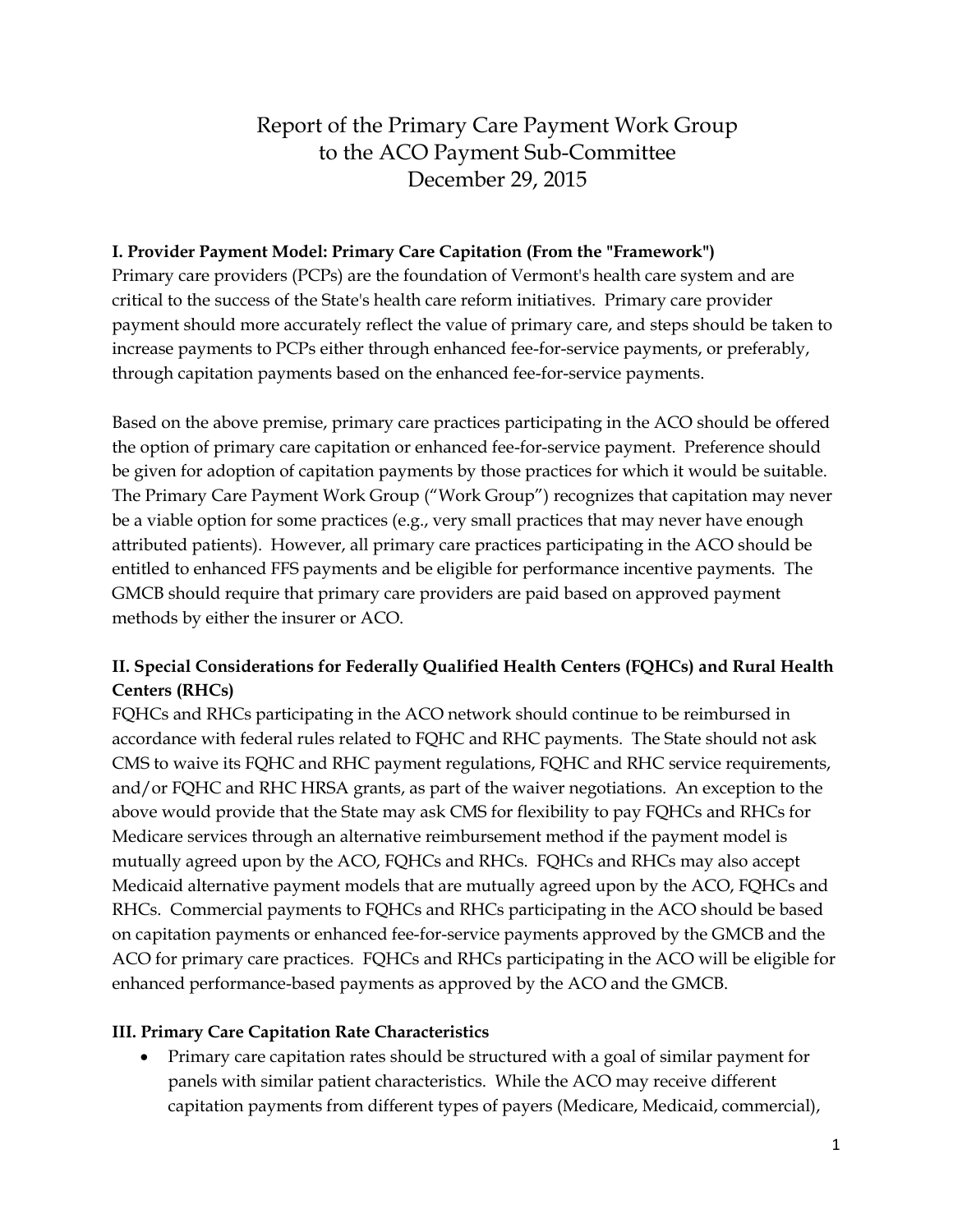the ACO should be allowed to blend those payments into a common risk-adjusted capitation payment for primary care practices based upon the health status of the patients that are included in the practice panel, and not related to the payer mix of the panel. These capitation payments should be sufficient to produce income for primary care providers in the practice to be consistent with the goal to increase payments to primary care providers. Measures of the adequacy of these payments may be related to market payments to hospitalists and/or emergency department providers and should result in a re-balancing of primary care payments as a percentage of total health care expenditures.

 Measures of the adequacy of these payments may be related to market payments to hospitalists and/or emergency department providers and should result in a re-balancing of primary care payments as a percentage of total health care expenditures. It is assumed that these increased payments to primary care providers would be funded within the context of an overall cap in annual growth of health care expenditures, and would likely result in lower percentage increases from year to year in the expenditure growth rates for hospitals and specialists in Vermont relative to primary care clinicians.

Capitation rates should:

- 1. Be clinically risk-adjusted using a method(s) other than HCCs for commercial and Medicaid, with possible additional future adjustment for socioeconomic risk following investigation of potential methods;
- 2. Be based on enhanced primary care fee-for-service rates using a common service set, and with any rate increases financed by reductions in hospital and possibly specialists growth rates as part of a population health management approach;
- 3. Be developed based on aggregate utilization experience across all practices by line of business (i.e., commercial, Medicaid, Medicare), rather than based on the utilization experience of each individual practice;
- 4. Account for the delivery of capitated primary care services by provider(s) other than the patient's designated primary care provider;
- 5. Be complemented by performance incentives that, in a to-be-defined fashion, blends practice-specific, regional and statewide performance;
- 7. Be potentially complemented by performance incentives *or* disincentives specifically related to ED visits and specialty referral rates;
- 8. Replace Blueprint practice support payments for qualifying practices;
- 9. Be potentially supplemented for newly attributed patients to cover the costs of outreach and an expanded assessment, and
- 10. Not obviate the obligation of the practice to submit claims for information tracking purposes.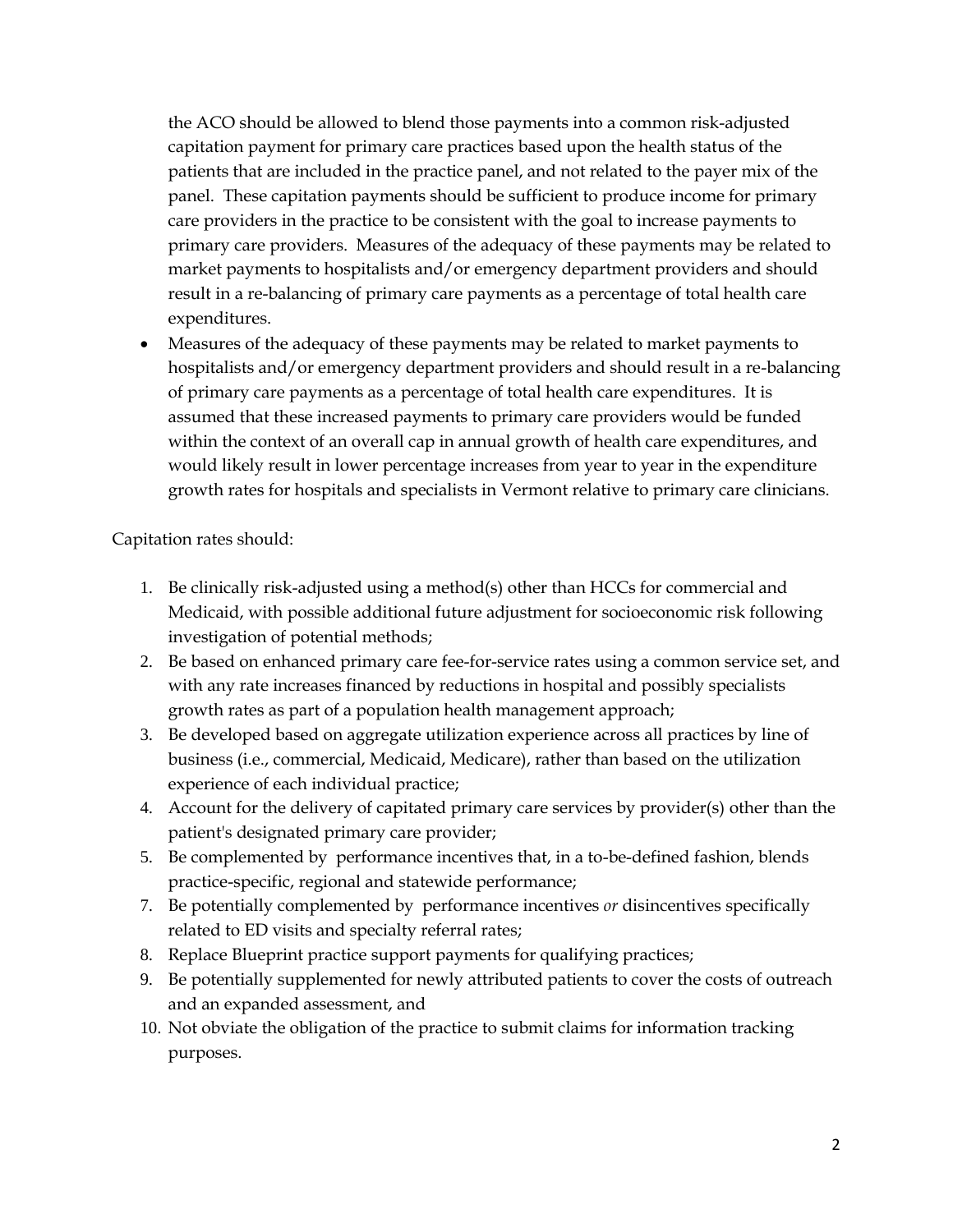In order to develop an approach to the design of capitation payments based on the principles noted above, the ACO Payment Subcommittee created the Primary Care Payment Work Group ("Work Group") and charged it with the following tasks:

*The Primary Care Payment Work Group shall develop detailed operational specifications for the methods by which primary care practices participating with a unified ACO shall be paid for their services. The work group will use the methodology description contained within the "Vermont ACO All-Payer Framework" as a starting point for its deliberations. The work group shall focus upon how best to design and implement a primary care capitation model. The work group shall draw upon the expertise of its members and the experience of payers and providers with operational primary care capitation models outside of Vermont. The work group shall also consider the role and design of possible complementary performance incentive bonuses. The final product shall be presented to the ACO Payment Subcommittee for review, discussion and adoption. It should provide sufficient detail such that primary care practices considering ACO participation would feel adequately informed regarding how they would be paid – although not how much – if they should chose to join the ACO.*

#### **IV. Identifying Primary Care Providers**

Prior to Work Group formation, the Payment Subcommittee drew upon the experience of its clinician members to develop the criteria by which primary care should be defined. These recommendations included both the types of services to be provided and examples of the types of diagnoses to be covered, and were used to define the specialties to be included in the definition of primary care. The services recommended for inclusion were the following:

#### Preventive care

- comprehensive "wellness" visits
- immunizations: counseling and administration
- injections and medications administered in the office
- lipid, diabetes, depression, substance abuse, obesity, and blood pressure screening, and management and initial treatment of abnormal screenings
- ordering and managing the results of recommended screening tests for ages / risk groups appropriate to specialty. For example:
	- o Pediatrics/ Family Medicine: newborn screening, developmental screening, lead
	- o Internal Medicine/Family Medicine: colon, breast, cervical cancer screenings

Acute care of appropriate common problems for age groups of specialty (e.g., sore throat, headache, febrile illness, abdominal pain, chest pain, urinary symptoms, rashes, GI disorders, bleeding)

- telephone triage and same-day visit capability
- 24/7 telephone availability for triage and care coordination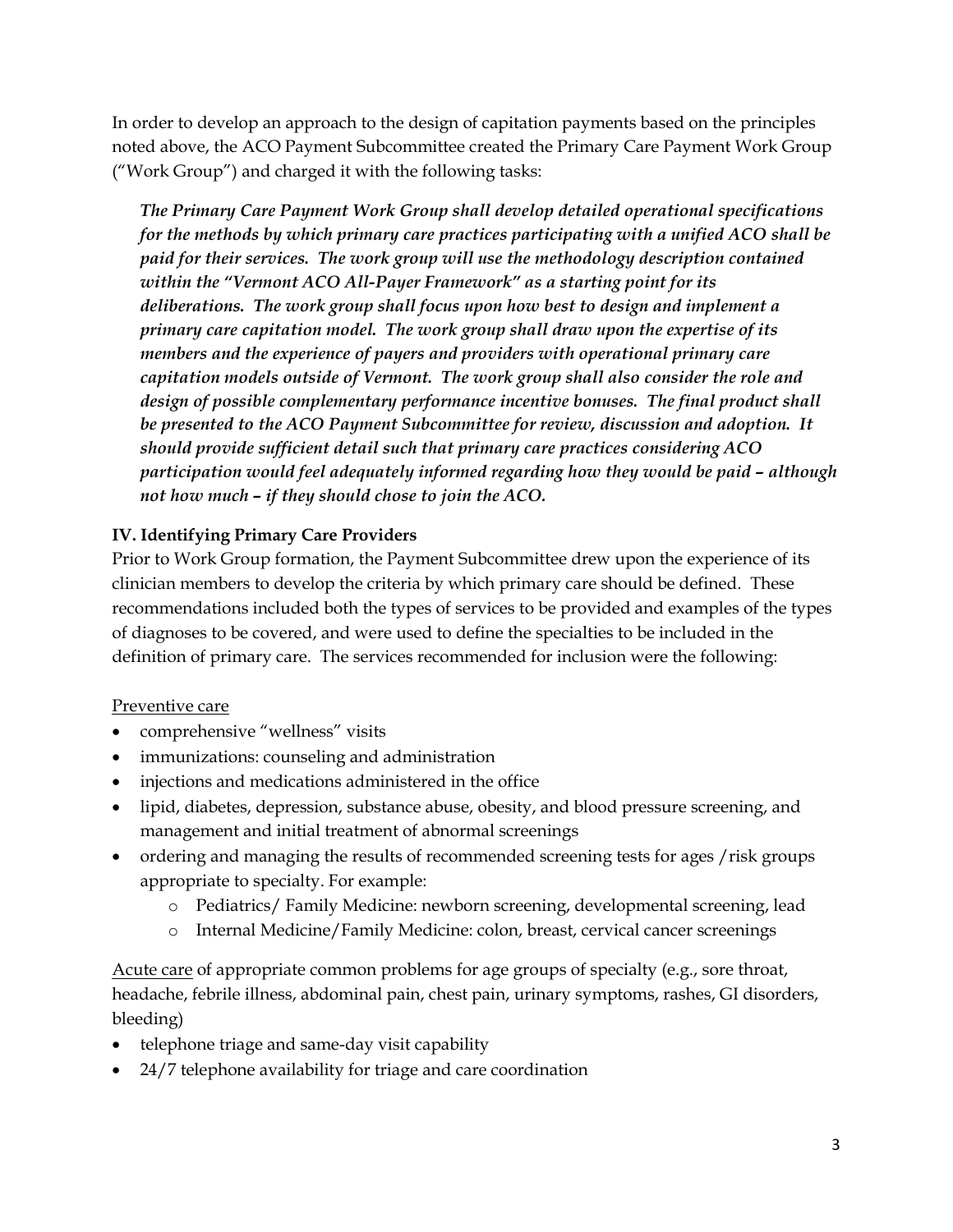ordering and managing appropriate testing, prescribing medications, and coordinating referrals and consultations for specialty care

Chronic care of common medical problems, including at least: allergies, asthma, COPD, diabetes (type 2), hypertension, lipid disorders, GERD, depression and anxiety

 arranging and managing regular testing, screenings, consultations appropriate to the conditions

## Coordination of care

- providing a "Medical Home" for a panel of patients
- maintaining a comprehensive, current medical record, including receipt, sign-off and storage of external records, consults, hospitalizations and testing
- assisting in transition of care into facilities, and in return to outpatient care

#### **Other**

- selected outpatient laboratory tests (lipids, HbA1c and PT/INR1)
- health education and counseling services performed in the office
- routine vision and hearing screening
- prescribing common primary care acute and chronic medications using an unrestricted DEA license

Based on this definition of primary care services, the Work Group agreed that the provider would be considered to be a primary care provider if meeting each of the following three criteria:

- 1. The provider specialty must be one of:
- Family Practice;
- Internal Medicine with no subspecialty;
- Internal Medicine with subspecialty of geriatrics;
- Pediatrics with no subspecialty;
- General Practice,

 $\overline{\phantom{a}}$ 

- Nurse Practitioner<sup>2</sup>, or
- Physician Assistant.

2. The provider must be designated as a PCP by BCBSVT, DVHA or MVP, initially.

For providers designated by one or two, but not all three, GMCB and the plans will consider them on an individual basis to understand the cause of variation.

<sup>1</sup> Prothrombin time (PT) and its derived measures of prothrombin ratio (PR) and international normalized ratio (INR) are used to determine the clotting tendency of blood.

<sup>2</sup> Currently coded in VHCURES as "RN."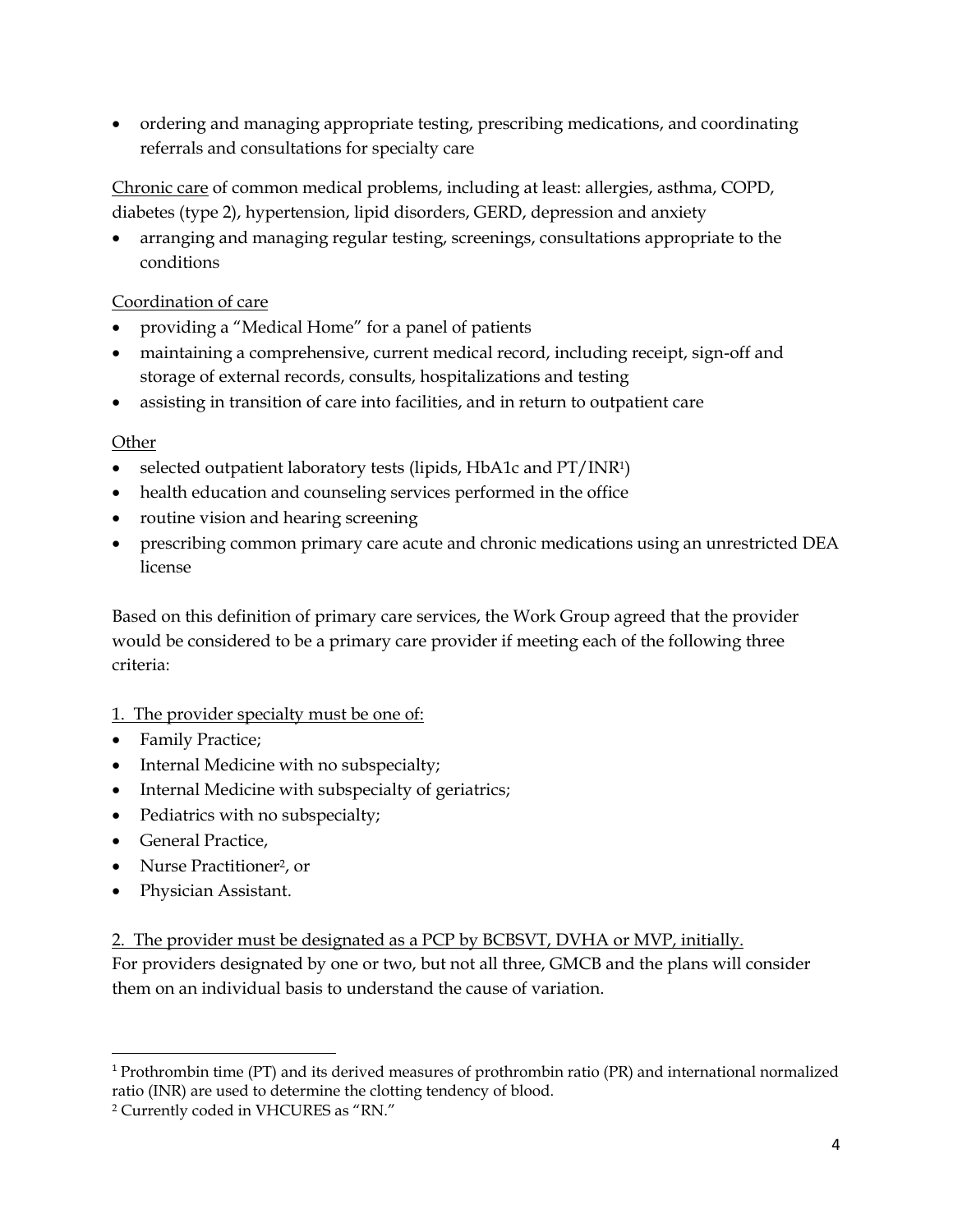3. The provider must not be a hospitalist as defined using the method of Welch et al. See [www.cms.gov/mmrr/Downloads/MMRR2014\\_004\\_02\\_b01.pdf.](http://www.cms.gov/mmrr/Downloads/MMRR2014_004_02_b01.pdf)

It should be noted that in the Vermont Universal Primary Care Analysis, Act 54 of 2015, Universal Primary Care is defined as "health services provided by health care professionals who are specifically trained for and skilled in first-contact and continuing care for individuals with signs, symptoms, or health concerns, not limited by problem origin, organ system, or diagnosis, and includes pediatrics, internal and family medicine, gynecology, primary mental health services, and other health services commonly provided at federally qualified health centers. Primary care does not include dental services". This is different than the work group's definition of primary care as described above since the work group's list excludes gynecology and primary mental health services.

## **V. Identifying Primary Care Providers: Working Definition Used for Analytic Work**

The group's initial analysis found that many of these provider types, particularly internists and physician assistants, were providing very few services typically considered to be primary care. For example, there were providers primarily billing for inpatient hospital care codes. Because identifying providers listed as primary care providers by the payers in VHCURES was found to be infeasible, the Work Group analysis instead used a criterion that providers received at least 60% of their revenue from the services in the proposed list of capitation codes. This cutoff was used because it aligned with the criteria set by the Medicaid enhanced primary care payment program. The Work Group also analyzed the distribution of providers by the amount of revenue that they received from primary care services and determined that this cut-off point was not problematic.

## *Capitation Code Selection*

Once the list of eligible providers was agreed upon, the Work Group identified the CPT codes that ought to be included in the capitation payments. This was done by examining previous work done by other groups studying primary care spending. The Work Group considered code sets developed by the Blueprint for Health and the RAND Corporation, and capitation code lists used by the Capital District Physicians' Health Plan and Massachusetts Medicaid. The selection process included the identification of services that had significant practice revenue impact. The final list was decided upon by the Work Group based on:

- CPT codes that accounted for a significant portion of primary care practice revenue;
- consensus that the service was a primary care services and/or the service was an important part of primary care in Vermont, and
- the service having been provided by a significant number of Vermont PCPs.

The Work Group examined the total spending for those codes where the service provider met the primary care definition for analysis. The results fell into four broad categories: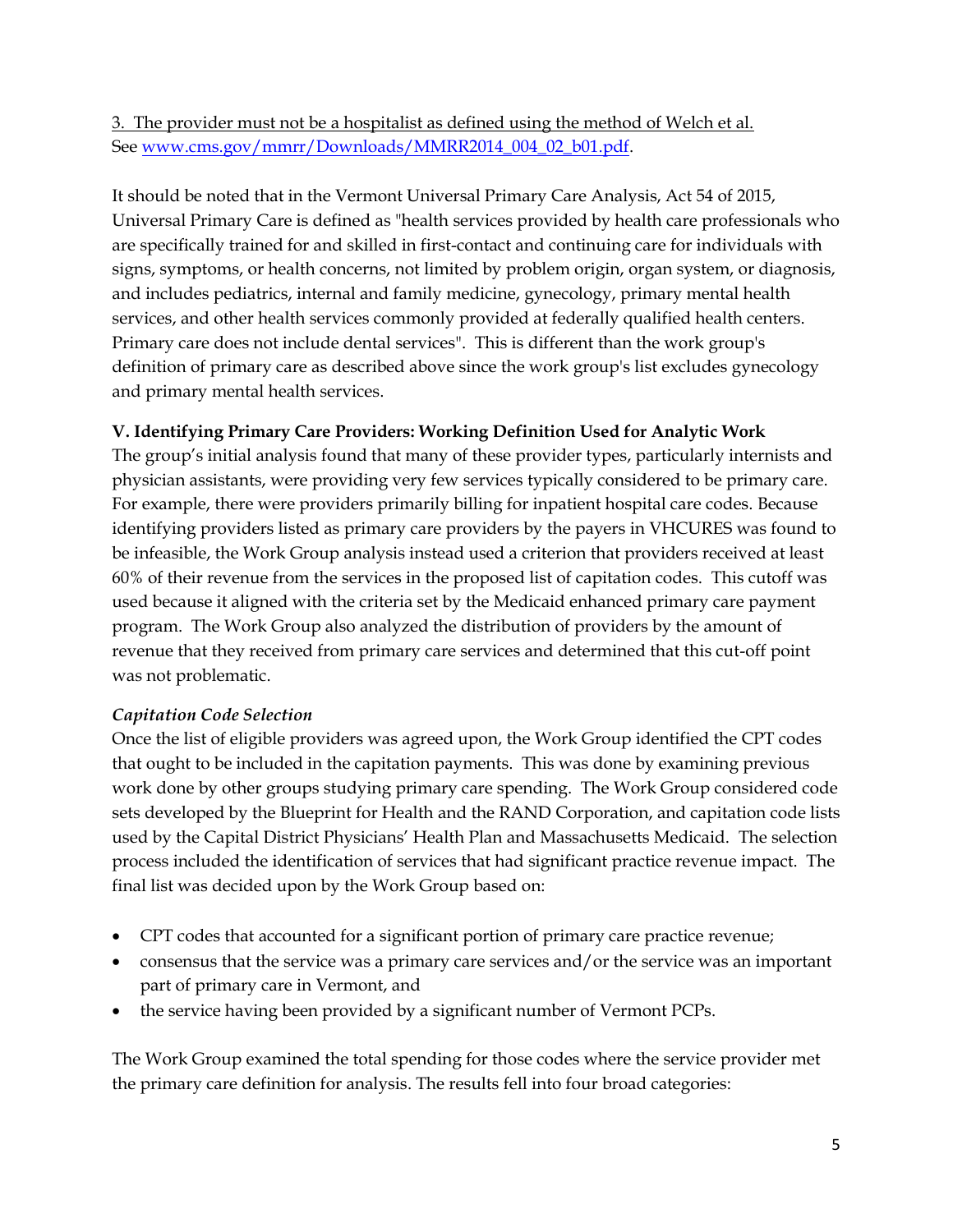- 1. codes for which there was overwhelming consensus that the service should be included;
- 2. codes for which there was significant spending on for Vermont primary care providers, but which few of the sources examined had included;
- 3. codes for which there was limited consensus and limited spending, and
- 4. codes which appeared on few lists and which had little spending in Vermont.

All codes from the first group were included. These included categories such as office visits (e.g., CPT codes 99213 and 99214) which had significant spending, and also services with little financial impact, but which were widely considered to be an important part of primary care, such as alcohol and substance abuse screening.

Codes from the second group were included based on the group's assessment of their importance to primary care, particularly as it is practiced and paid for in Vermont. This group most notably includes the FQHC encounter visit code (T1015), and also some of the vaccine administration codes.

Codes with limited consensus and spending were discussed, but mostly excluded. These included many services which are still primary care, but which are performed and billed by a limited number of providers. This includes categories such as primary care visits to nursing homes or home visits by a primary care provider. The group decided that these types of services should still be paid for on a fee-for-service basis.

Finally, codes appearing on few lists and with little spending tended to be for services provided differently in other states. Vaccinations were the most striking example of this: Massachusetts Medicaid had included payment for the vaccines themselves in addition to the payment for administering the vaccines. Because the Vermont Department of Health pays for most vaccines outside of the insurance system, including them here was deemed inappropriate.

The list of codes and total spending across all payers is provided in Table 1. A complete list by individual CPT codes and payer is provided in Appendix A.

## **VI. Policy for Capitated Services Delivered by Non-Capitated Providers**

The Work Group discussed how best to address payment for capitated services delivered by a providers other than the capitated provider. The Work Group endorsed the policy and practice of the Capital District Physicians' Health Plan:

- Request for fee-for-service payment to another practice that is part of the same tax ID (i.e., the same corporate provider entity) as the capitated practice for a capitated service to a capitated practice-attributed patient should be *denied*.
- Request for fee-for-service payment to another practice that is not part of the same tax ID (i.e., the same corporate provider entity) as the capitated practice for a capitated service to a capitated practice-attributed patient should be *paid*.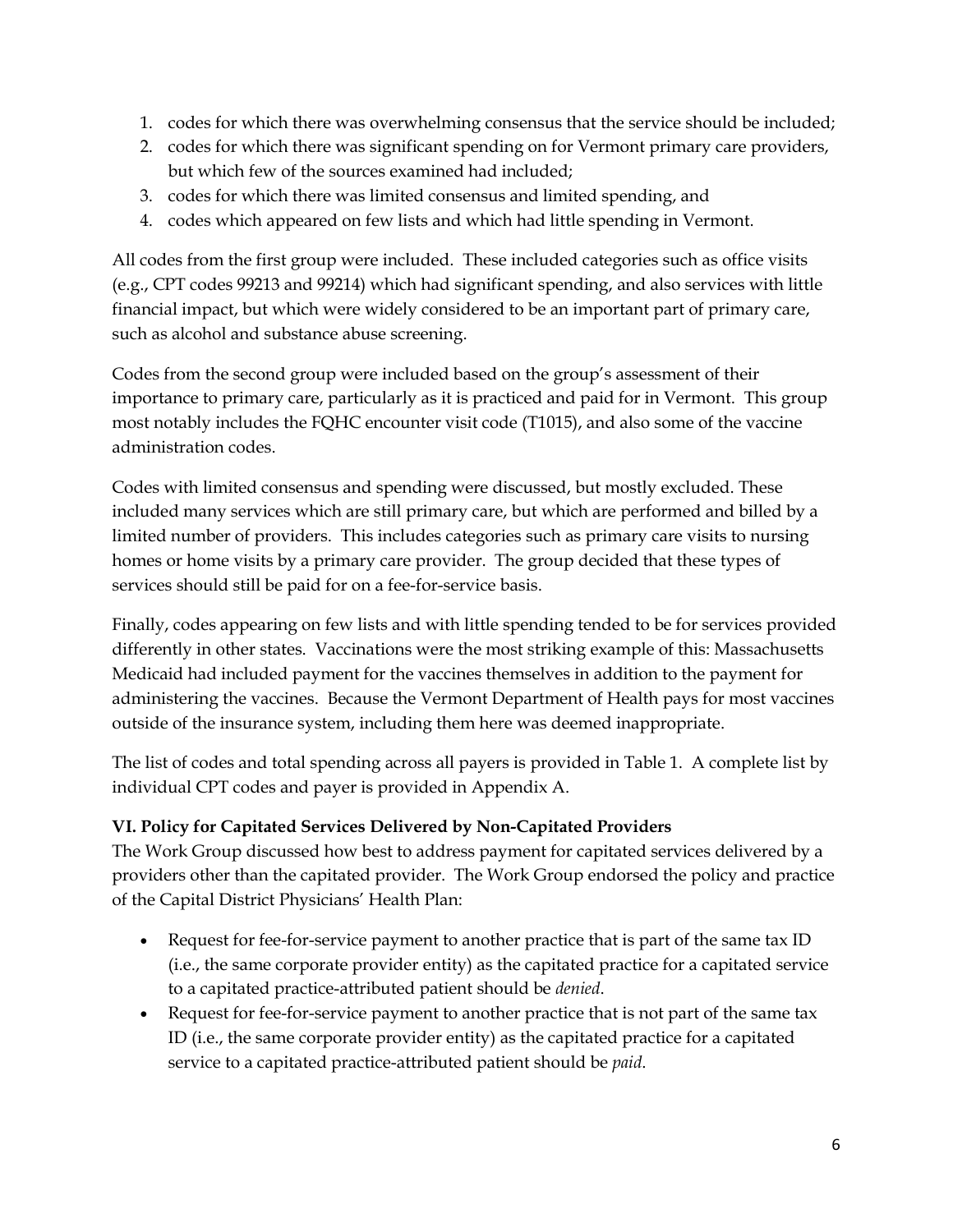- The ACO should run attributions monthly and if a capitated provider is not providing capitated services to a practice-attributed provider, but another ACO primary care practice is doing so, the ACO should switch patient attribution to the ACO primary care provider who is providing the services.
- Capitated primary care providers who make unexpectedly heavy use of urgent care providers, emergency departments and/or specialists should perform less well than other ACO-capitated primary care providers on their practice-specific performancebased incentive assessment.

| Group                | Description                                                | <b>Codes</b>              | Spending     |
|----------------------|------------------------------------------------------------|---------------------------|--------------|
|                      | <b>Office Visit</b>                                        | 99201-99205, 99211-99215  | \$94,426,497 |
| <b>Office Visit</b>  | Prolonged Service Office Visit                             | 99354, 99355              | \$45,067     |
|                      | Hospital Outpatient Clinic Visit                           | G0463 (Medicare only)     | \$6,519,567  |
| Encounter<br>Payment | Clinic Service (FQHCs)                                     | T1015                     | \$22,647,376 |
|                      | Comprehensive Preventive Medicine 99381-99387, 99391-99397 |                           | \$21,925,027 |
|                      | <b>Preventive Counseling</b>                               | 99401-99404, 99411, 99412 | \$73,871     |
|                      | <b>Smoking Cessation Counseling</b>                        | 99406, 99407              | \$33,450     |
| Preventive           | Alcohol/Substance Abuse Screening 99408, 99409             |                           | $\uparrow$ - |
| Visit                | <b>Health Risk Assessment</b>                              | 99420                     | \$11,536     |
|                      | <b>Unlisted Preventive Service</b>                         | 99429                     | $$ -$        |
|                      | Initial Preventive Physical Exam                           | G0402                     | \$201,220    |
|                      | <b>Annual Wellness Visit</b>                               | G0438, G0439              | \$1,797,206  |
| Vaccine              | Immunization Administration                                | 90460, 90461, 90471-90474 | \$5,916,827  |
| Administration       | Flu Vaccine Administration                                 | G0008                     | \$448,981    |
|                      | Pneumonia Vaccine Administration                           | G0009                     | \$106,482    |
| Care<br>Management   | <b>Transitional Care Management</b>                        | 99495, 99496              | \$400,865    |

#### **Table 1: Spending by CPT Group**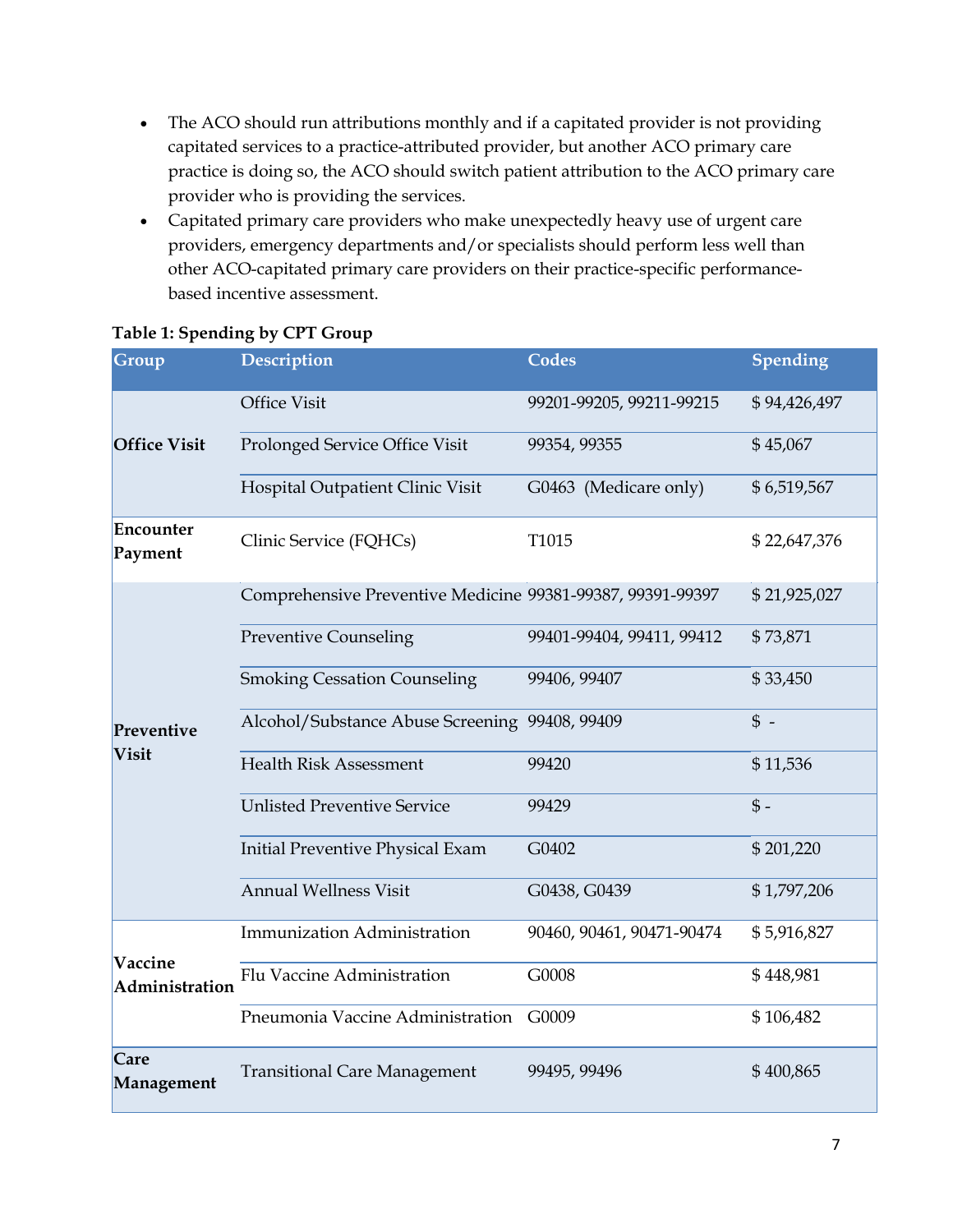The Work Group agreed that T1015 should only be used for building FQHC capitation rates, for non-commercial payers, and that for patients who have seen both FQHCs/RHCs and private practices, the ACO should calculate the capitation rate either by using an average visit rate value for the FQHC/RHC visit, or by calculating a rate with just patients who have used private practices.

## **VII. Analysis of Primary Care Spending**

The group examined how much of primary care providers' activity would be covered by this code set. The primary analysis used required that providers have a primary care taxonomy and received more than 60% of their revenue from the services on this list in 2013 and 2014. The payers participating in the Work Group ran the same analysis using their internal definitions of primary care providers. These are contractually defined relationships for the commercial payers, typically for the providers that a patient can select as their PCP if their plan requires such selection for certain products, or other providers in a primary care practice that the patient can see. The latter includes providers such as physician assistants who may not be able to be selected as a patient's PCP, but who are providing primary care within the practice.

The selected codes consistently accounted for 86% to 88% of primary care providers' revenue across payers. This broke down as follows:

| <b>Payer</b> | <b>Total Spending on Potentially</b><br><b>Capitated Codes</b> | <b>Share of PCPs'</b><br><b>Total Revenue</b> |
|--------------|----------------------------------------------------------------|-----------------------------------------------|
| Commercial   | \$75,660,131                                                   | 86.8 %                                        |
| Medicaid     | \$46,077,606                                                   | 88.0 %                                        |
| Medicare     | \$32,816,234                                                   | 86.5 %                                        |

#### **Table 2: Spending by Payer (2014)**

The analyses by the commercial payers yielded very similar results. This suggests that the algorithm used by the Work Group to identify primary care providers worked well, and that the code list selected will work well across payers.

#### *Differences Between Payers*

While the total code set yields consistent results across payers, the services billed for are not distributed in the same way. Commercial insurance paid for far more services labeled as preventative than either of the government payers, and Medicaid paid for a significant amount of its services through FQHC encounter payments. Medicare payment rules call for FQHCs to be paid on encounter rate, but the data did not appear to show this. The CPT codes that would have been used (G0466-G0470) did not appear in the Medicare spending analysis for providers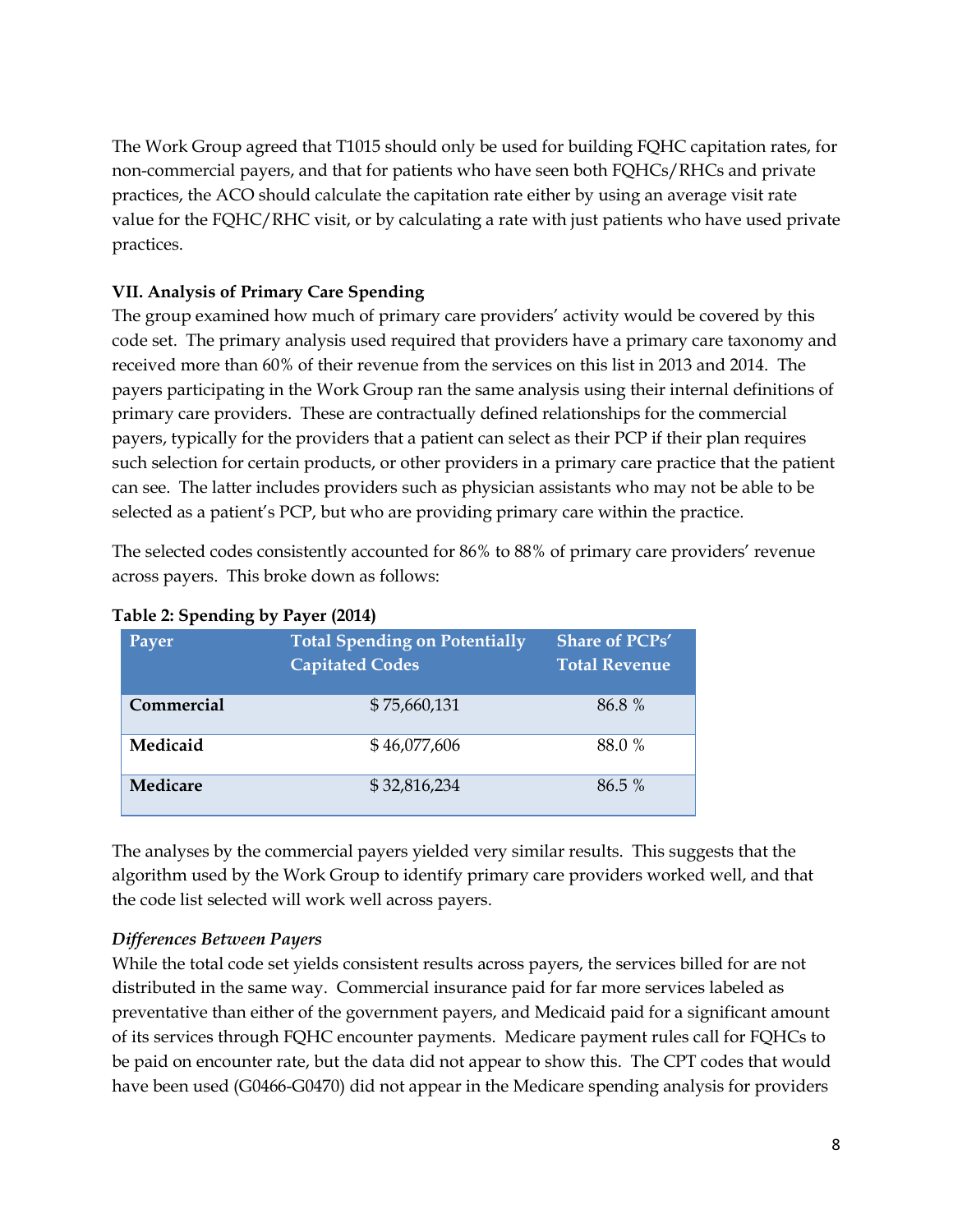with potential primary care specialties. It is possible that these payments would be included under another specialty, which would require a change to the set of specialties considered to be primary care if FQHCs were to receive a capitated payment for Medicare patients. Encounter payments are a negligible portion of the commercial spending analyzed, as they are only used by one of the major payers, and that payer only recently began using the encounter code. Figure 1 gives the total spending by payer, and Figure 2 gives the distribution of the categories for each payer type.



**Figure 1: Total Spending by Payer and Service Type**

Note that while non-capitated services are displayed in red, they follow the same payer order as the other service groups.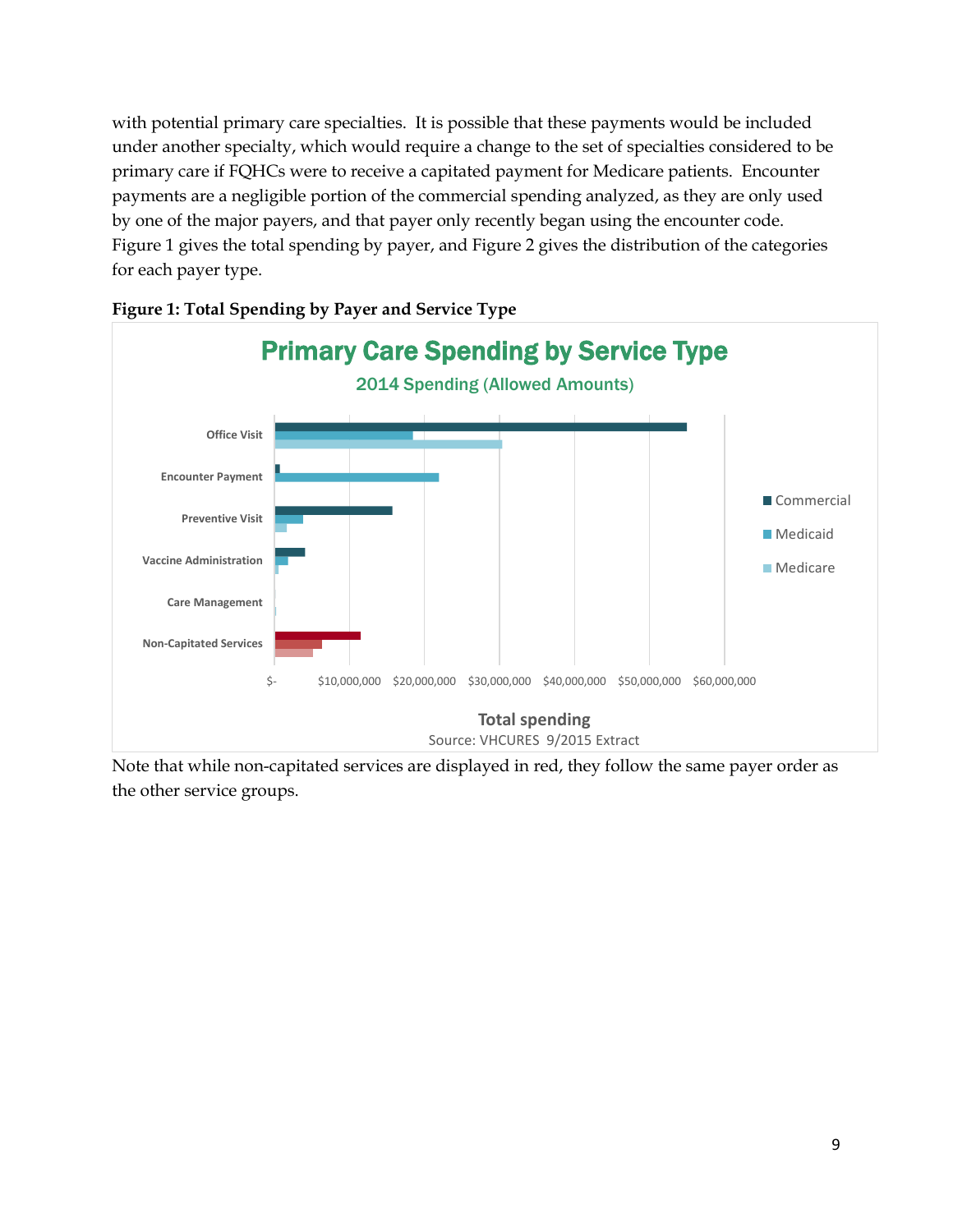

#### **Figure 2: Distribution of Spending on Service Categories**

#### *Spending Per Member*

The group also examined the per-member-per-month spending for these services. This analysis was not intended to set a rate that the ACO would pay, but was intended to provide a baseline against which a future payment model might be evaluated. In fact, actual rates are likely to vary based on patient age, gender and clinical characteristics.

The analysis considered two figures: the per-member-per-month (PMPM) spending, which includes all members with coverage in the payer of interest, regardless of whether they used services, and a per-user-per-month (PUPM) amount, which only includes members who used primary care services in 2013, 2014, or the first quarter of 2015. The PUPM figure is likely higher than the PMPM capitation payment would be if the introduction of primary care capitation did not motivate change in PCP behavior. However, the capitation would incentivize providers to bring members who had not previously received services into their practices. Those members who currently use no primary care are likely to use a below-average amount of services even when they establish a relationship with a PCP.

The figures used to calculate PMPM and PUPMs are given in Table 3.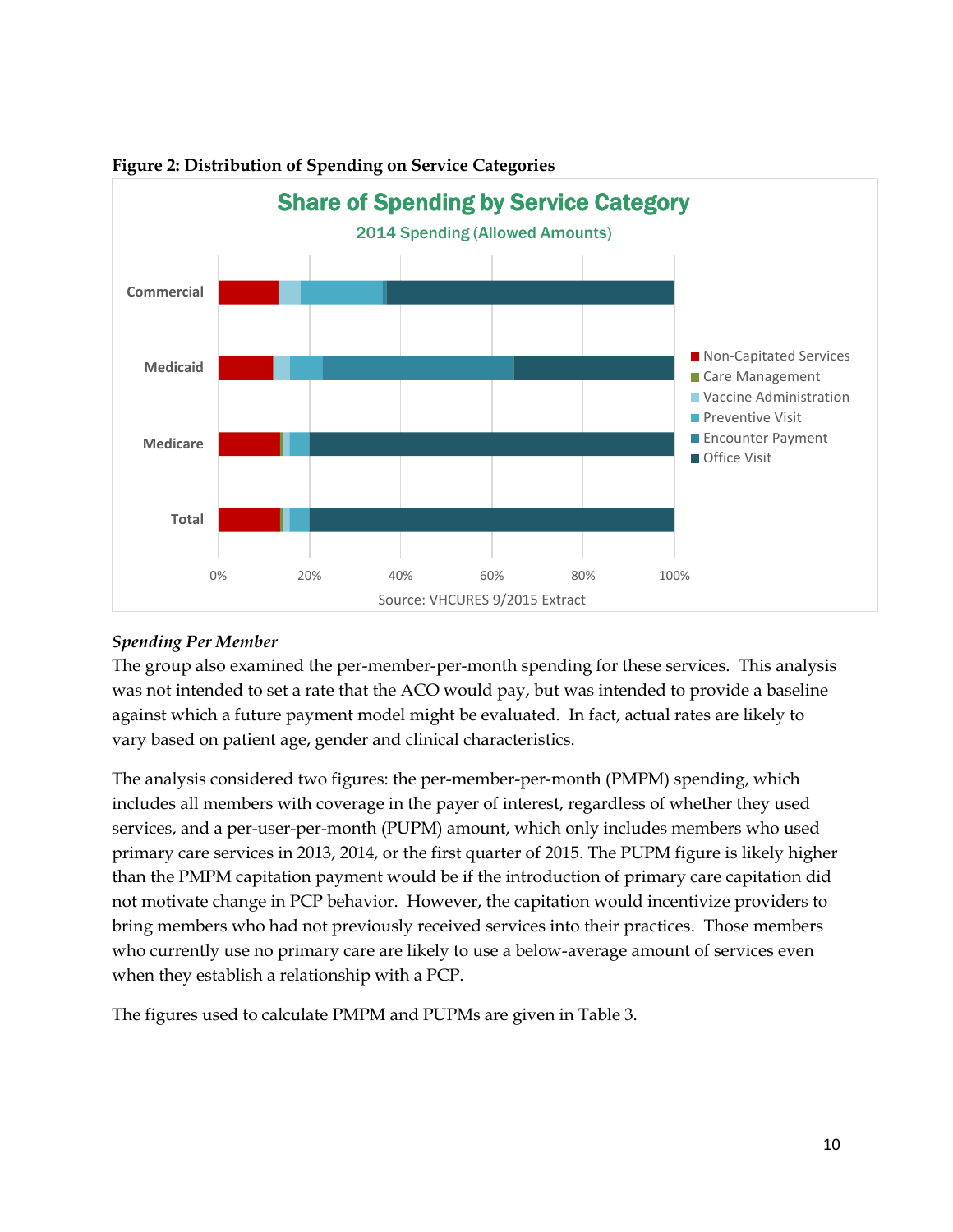|                                                       | <b>Commercial</b> | Medicaid     | <b>Medicare</b> |
|-------------------------------------------------------|-------------------|--------------|-----------------|
| <b>Spending on Proposed</b><br><b>Capitated Codes</b> | \$75,660,131      | \$46,077,606 | \$32,816,234    |
| <b>Average Membership</b>                             | 306,975           | 144,743 *    | 110,916         |
| <b>Members Using</b><br><b>Primary Care</b>           | 235,981           | 127,920 *    | Not Available   |
|                                                       |                   |              |                 |
| Per Member Per<br>Month                               | \$20.31           | $$26.37*$    | \$24.66         |
| Per User Per Month                                    | \$26.43           | $$29.84*$    | Not Available   |

#### **Table 3: Per-Member- and Per-User-Per-Month Spending**

\* Full-benefit, non-dual enrollees only

The limitation of the Medicaid analysis to full-benefit, non-dually eligible enrollee results in lower reported membership compared to many reported measures of Medicaid enrollment, but does not significantly impact Medicaid primary care spending. The reason for this is that the limited plans do not typically cover primary care services, and the Medicare-Medicaid dually eligible enrollees' primary care is first covered by Medicare, with Medicaid covering cost sharing and services not covered by Medicare.

## *Impact of FQHCs and the Enhanced Primary Care Payments on Medicaid PMPMs*

The Medicaid per-member figures are inflated by two significant factors: FQHCs are paid at an encounter rate that is higher than other Medicaid payments (and is actually higher than the typical commercial office visit); and these data shows spending for 2014 which included the ACA-based, temporarily enhanced primary care payment rates for Medicaid non-FQHC spending.

The disaggregated PMPM is presented in Table 4:

#### **Table 4: FQHC vs. Non-FQHC, 2014 Spending**

|             | Per Member<br>Per Month | <b>Per User</b><br>Per<br><b>Month</b> | <b>Share of</b><br><b>Visits</b> | <b>Share of</b><br><b>Spending</b> |
|-------------|-------------------------|----------------------------------------|----------------------------------|------------------------------------|
| <b>FQHC</b> | \$34.71                 | \$39.28                                | 36%                              | 48%                                |
| Non-FQHC    | \$21.67                 | \$24.52                                | 64%                              | 52%                                |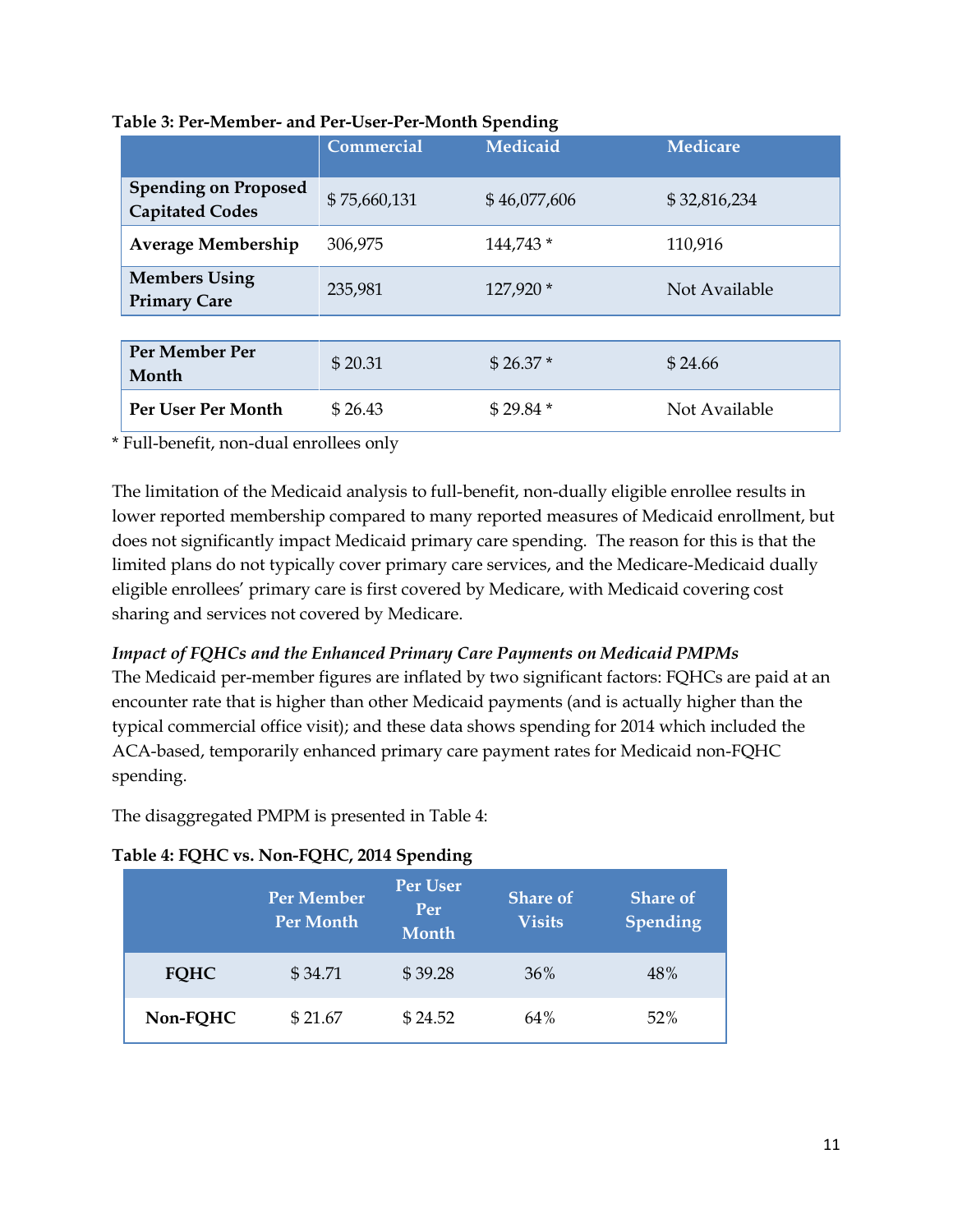#### *Impact of Enhanced Primary Care Payment Program*

The Affordable Care Act's temporary increase in Medicaid primary care payments was discontinued at the beginning of 2015, leading to a significant decrease in payments to non-FQHC providers. This is shown in Table 5.

|                  | Per<br><b>Member</b><br><b>Per Month</b> | <b>Per User</b><br>Per<br>Month | <b>Share of</b><br><b>Visits</b> | <b>Share of</b><br>Spending |
|------------------|------------------------------------------|---------------------------------|----------------------------------|-----------------------------|
| Non-FQHC<br>2014 | \$21.67                                  | \$24.52                         | 64%                              | 52%                         |
| Non-FQHC<br>2015 | \$16.54                                  | \$19.34                         | $63\%$                           | 45 %                        |
| Change           | $23.7\%$                                 | 21.1 %                          |                                  |                             |

|  | Table 5: Impact of Enhanced Primary Care Payment Change |
|--|---------------------------------------------------------|
|  |                                                         |

This payment change did not impact the FQHC payments, and in fact the payment for the FQHC encounter code and the FQHC per member spending increased slightly from 2014 to 2015.

#### *Cost to the System of Increasing Primary Care Payments*

The actual cost of the ACO increasing primary care payments will depend on the amount of the increase and the types of providers impacted, but the Work Group began to estimate this impact based on historical spending levels. Table 6 shows the impact of both a 10% and 25% increase in primary care spending over 2014 levels.

|              | <b>Actual 2014</b><br><b>Spending</b> | With $10\%$<br><b>Increase</b> | Cost of<br>Change | With $25\%$<br>Increase | Cost of<br><b>Change</b> |
|--------------|---------------------------------------|--------------------------------|-------------------|-------------------------|--------------------------|
| Commercial   | \$75,660,131                          | \$83,226,144                   | \$7,566,013       | \$94,575,164            | \$18,915,033             |
| Medicaid     | \$46,077,606                          | \$50,685,367                   | \$4,607,761       | \$57,597,008            | \$11,519,402             |
| Medicare     | \$34,570,034                          | \$38,027,037                   | \$3,457,003       | \$43,212,543            | \$8,642,509              |
| <b>Total</b> | \$156,307,771                         | \$171,938,548                  | \$15,630,777      | \$195,384,715           | \$39,076,944             |

**Table 6: Impact of Potential Spending Changes**

Note that the baseline Medicaid spending here includes the 2014 enhanced primary care payment rates. Simply restoring Medicaid rates to the 2014 levels would require more than a 25% increase in spending for non-FQHC providers. If the total increase is targeted at the non-FQHC providers, however, this would be close to the total cost of a system-wide 10% increase in Medicaid primary care spending off of the 2014 baseline. This assumes that FQHCs would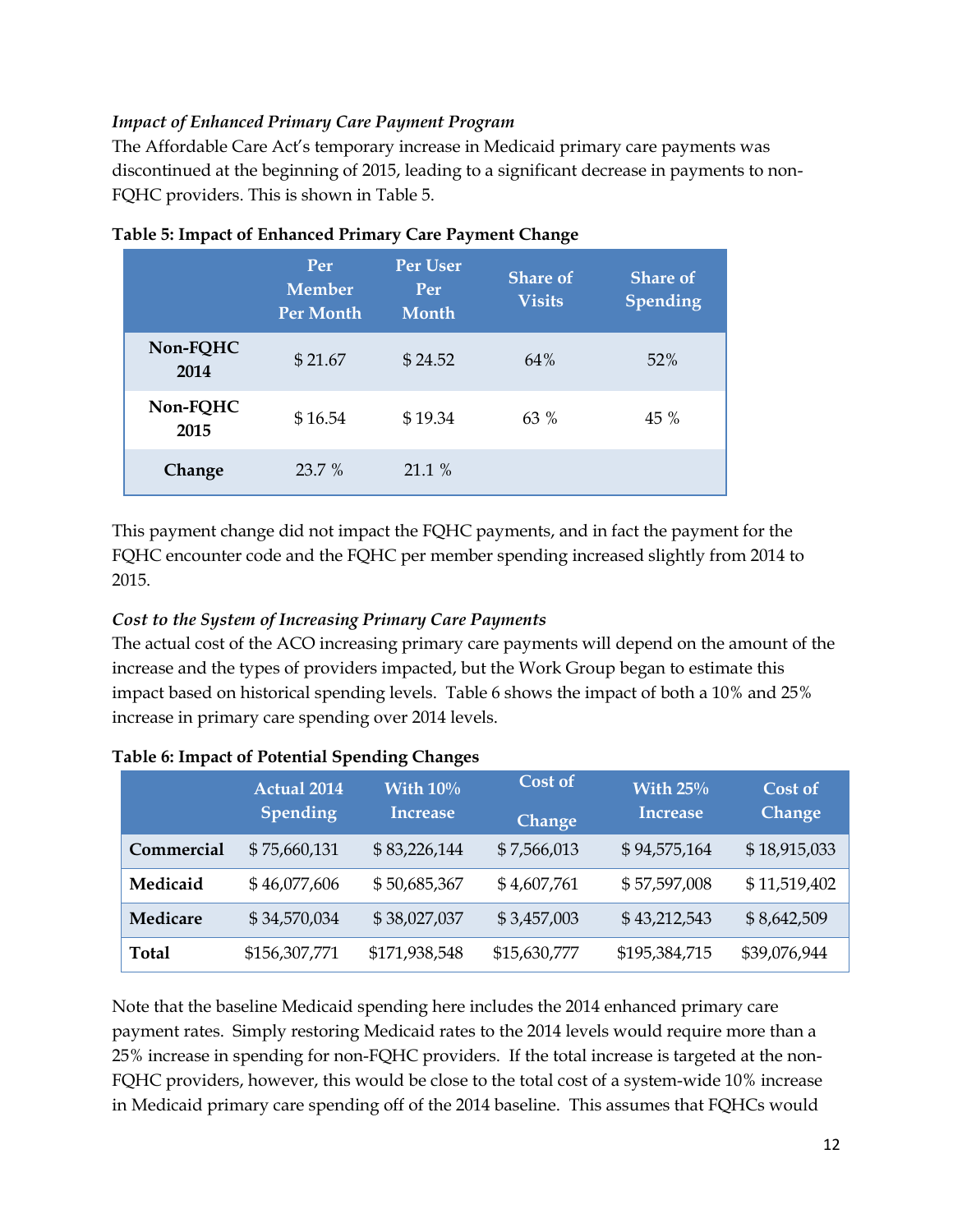continue to receive fee-for-service encounter payments from Medicaid at existing payment rates rather than participate in primary care capitation at the rate paid to non-FQHC primary care practices.

## **VIII. Summary of the Work Group's Work**

As noted above, the mission of the Work Group was to identify how a capitation payment model for primary care providers might be implemented in Vermont. In that regard, the Work Group completed the following tasks:

- identify how primary care providers might be defined, and which providers should be eligible for capitation payments;
- identify, through an iterative process, the CPT codes (services) that appear to be appropriate for inclusion in capitation payments to primary care providers;
- analyze the comprehensiveness of these codes relative to historical spending on services provided by primary care providers, and calculate the percentage of services provided by PCPs that were covered by these codes. In all cases (Medicare, Medicaid, and Commercial), the percentage of services covered by these codes approaches ninety percent (90%). The Work Group felt that was a reasonable amount and was sufficient validation of the code selection;
- convert the amounts paid to the PCPs through these CPT codes into a per-member-permonth amount by payer in order to establish the credibility of a potential capitation amount for the ACO to consider, and
- calculate the cost of increasing the capitation payments to the PCPs by a range of percentages in order to meet the goal of increasing the share of total health care expenditures that flow to primary care providers.

## **IX. Outstanding Questions and Issues Regarding this Initiative:**

A number of outstanding issues regarding a move to capitation payments were not specifically addressed by the Work Group because the group believed that many of these issues would best be addressed by the ACO MOU Steering Committee as part of the evolution toward one ACO, or by the ACO itself through its reconstituted governing body. These issues include:

## Payment Questions:

- Should a supplemental payment be made to primary care providers to offset the cost of enrolling new patients into their practice?
- Should there be tiered capitation payments to practices that routinely offer mental health and substance abuse services, care management, and other non-traditional services as part of their service offerings?
- How will an adequate capitation rate be determined on a practice-by-practice basis? o Should the payer mix of a practice matter?
- Should performance incentives be used to increase or decrease the capitation payments and, if so, what should those performance incentives be and who will develop them?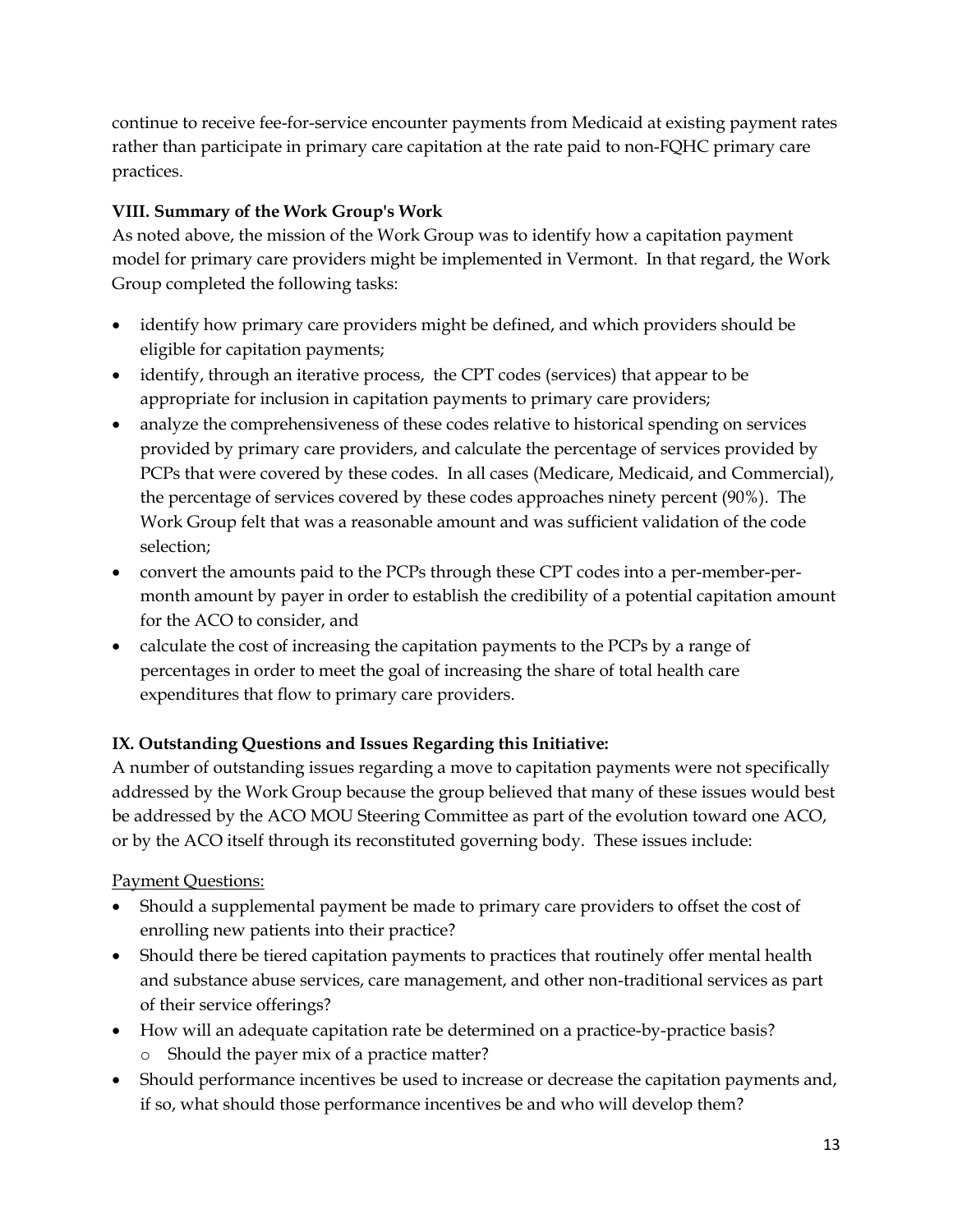How much of an increase in primary care payments will be necessary to meet the goals of increasing access to primary care services, creating an environment that is more likely to attract more primary care providers to Vermont, and encouraging those who are in Vermont practices to remain in Vermont?

#### Quality and Performance Standards:

- Who will develop the quality and performance standards for primary care providers?
- What are the patient access standards, and how will they be measured?
- How will non-traditional services be tracked (e.g., telephone calls, e-mails, tele-health services, etc.?

#### Eligibility

- What eligibility criteria, if any, should be required for primary care providers to be eligible for capitation payments and quality and financial performance incentives?
- Should non-ACO practices be eligible to receive capitation payments?

## **X. Conclusion**

The Primary Care Payment Work Group hopes that this report will provide guidance to the ACO, the Green Mountain Care Board, and others in the State as we move from fee-for-service payments to value-based payments such as capitation for primary care services. As noted above, this report was not intended to recommend specific capitation rates on a practice-bypractice basis, but rather to provide the framework for how those rates might be established, and which providers might be eligible to receive capitation payments. The report also presents a number of questions that will need to be answered regarding the structure of payments, the quality and financial performance requirements that might influence the payments, and the eligibility requirements that must be met in order to receive capitation payments. The Work Group leaves those questions for others to resolve.

The Work Group also wants to reference and acknowledge the work of the Vermont Universal Primary Care Analysis, which was presented to the Legislature in mid-December 2015. Although this report was undertaken by request of the Legislature for a different purpose, much of the underlying data necessary to complete both reports were very similar. For that reason, the staff of the Universal Primary Care Analysis and the staff of the Primary Care Payment Work Group went to great lengths to share information, assumptions, and conclusions during the development of both reports. It might be a useful exercise for the ACO to examine the similarities and differences and the reasons for the differences of the reports.

Respectfully Submitted:

Primary Care Payment Work Group December 29, 2015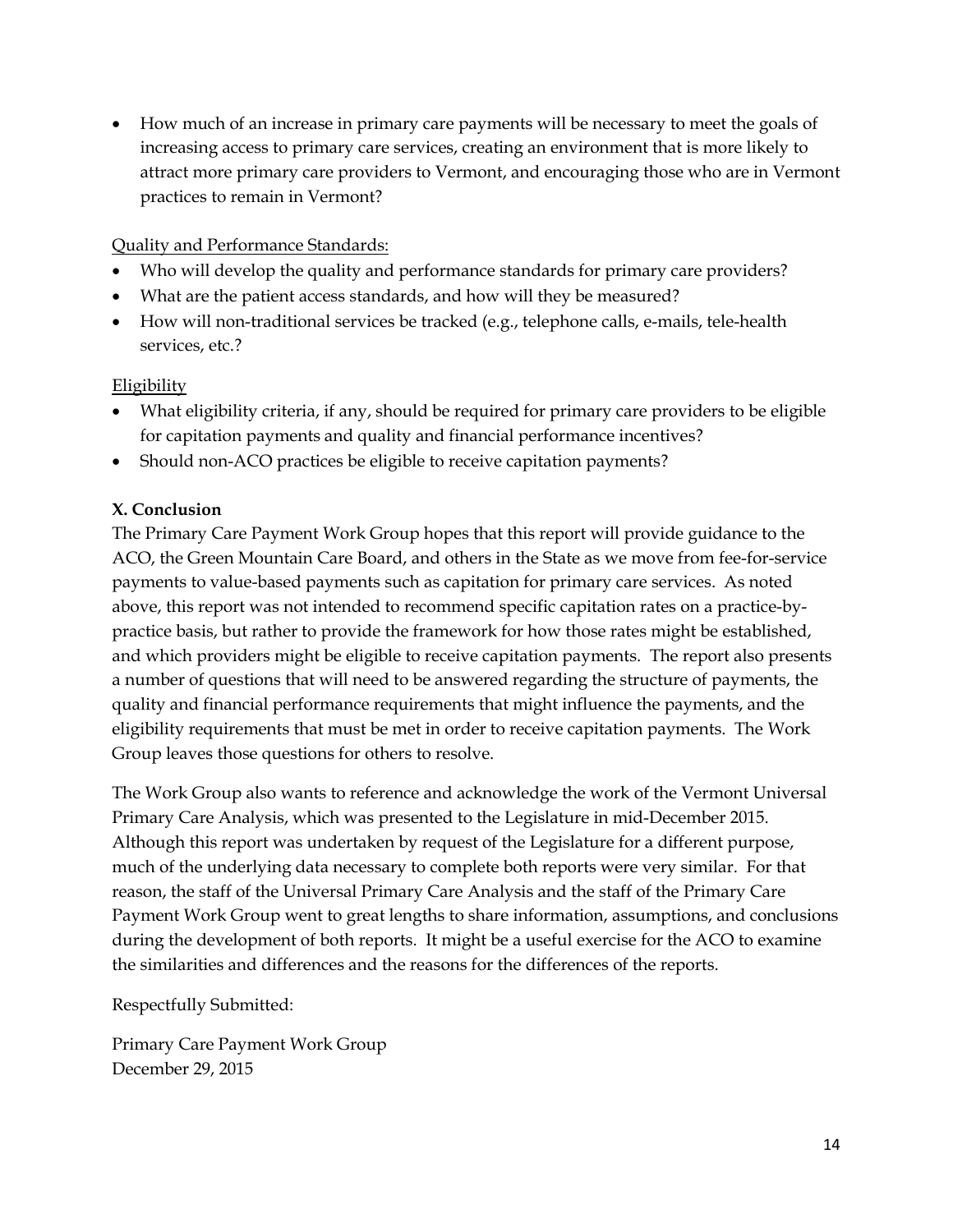## Members of the Primary Care Payment Work Group

The following individuals participating to varying degrees in the Primary Care Payment Work Group process between August and December 2015. While this report represents the general consensus of the participants, this acknowledgement of their participation does not indicate their individual or organizational endorsement of the findings or recommendations contained within this document.

Ena Backus, GMCB Michael Bailit, Bailit Health Abraham Berman, OneCare VT Heather Bolduc, BCBSVT Patrick Flood, CHAC Joyce Gallimore, CHAC Joe Haddock, Vermont Collaborative Physicians, Health*first* Craig Jones, Blueprint for Health Pat Jones, GMCB Kelly Lange, BCBSVT Karl Finison, OnPoint Jennifer Le, Blueprint for Health Kathryn McGraves Lloyd, OnPoint Marisa Melamed, AOA Lou McLaren, MVP Healthcare MaryKate Mohlman, Blueprint for Health Bryan O'Connor, OneCare VT Melanie Pinette, OnPoint Mark Podrazik, Burns and Associates Allan Ramsay, GMCB Richard Slusky, GMCB Zachary Sullivan, GMCB Tim Tremblay, DVHA Norman Ward, OneCare VT Sharon Winn, Bi-State Primary Care Association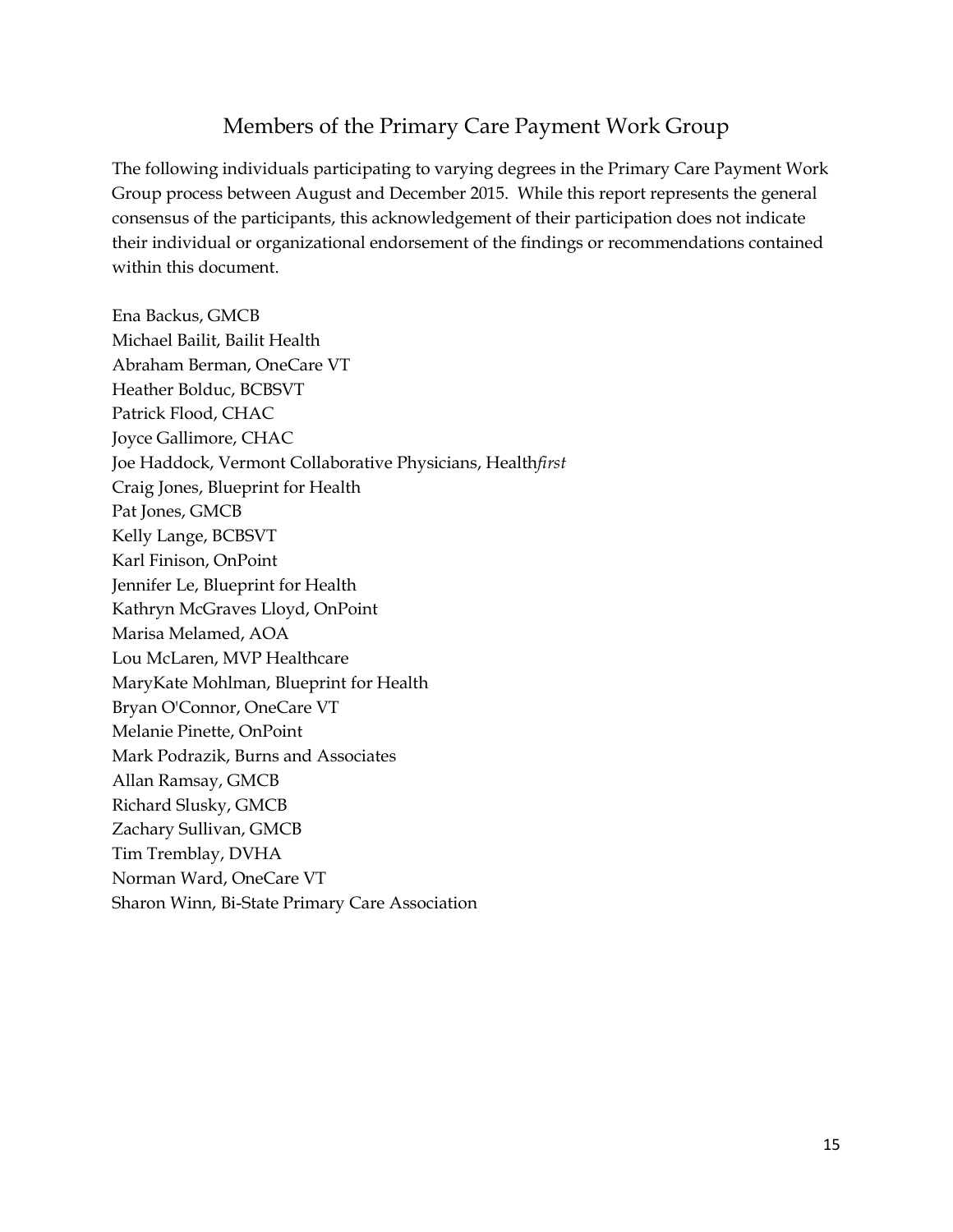# Appendix A: Total Spending by CPT

|            |                                                        | <b>Total</b>   |                 | Commercial   |          | Medicaid       |                 | Medicare     |          |
|------------|--------------------------------------------------------|----------------|-----------------|--------------|----------|----------------|-----------------|--------------|----------|
|            |                                                        | <b>Allowed</b> | <b>Share of</b> | Allowed      | Share of | <b>Allowed</b> | <b>Share of</b> | Allowed      | Share of |
| <b>CPT</b> | Description                                            | Amount         | Spending        | Amount       | Spending | Amount         | Spending        | Amount       | Spending |
|            | <b>Total on Primary Care</b>                           |                |                 |              |          |                |                 |              |          |
|            | <b>Capitation List</b>                                 | \$154,553,972  | $87.1\%$        | \$75,660,131 | 86.8%    | \$46,077,606   | 88.0%           | \$32,816,234 | 86.5%    |
|            | <b>Total All Codes</b>                                 | \$177,459,527  | 100%            | \$87,120,872 | 100%     | \$52,384,524   | 100.0%          | \$37,954,131 | 100%     |
|            |                                                        |                |                 |              |          |                |                 |              |          |
| 99214      | Office/Outpatient Visit Est                            | \$43,748,384   | 24.7%           | \$23,836,925 | 27.4%    | \$7,345,291    | 14.0%           | \$12,566,168 | 33.1%    |
| 99213      | Office/Outpatient Visit Est                            | \$38,817,902   | 21.9%           | \$22,631,503 | 26.0%    | \$7,829,139    | 14.9%           | \$8,357,261  | 22.0%    |
| T1015      | Clinic Service                                         | \$22,647,376   | 12.8%           | \$716,305    | 0.8%     | \$21,931,071   | 41.9%           |              |          |
| 99396      | Prev Visit Est Age 40-64                               | \$7,497,560    | 4.2%            | \$7,051,731  | 8.1%     | \$445,829      | 0.9%            |              |          |
|            | Hospital Outpatient Clinic                             |                |                 |              |          |                |                 |              |          |
| G0463      | Visit Assessment and                                   | \$6,519,567    | 3.7%            | \$37,200     | $0.0\%$  |                |                 | \$6,482,367  | 17.1%    |
|            | Management                                             |                |                 |              |          |                |                 |              |          |
| 99215      | Office/Outpatient Visit Est                            | \$3,700,928    | 2.1%            | \$1,732,522  | 2.0%     | \$663,516      | 1.3%            | \$1,304,890  | 3.4%     |
| 99203      | Office/Outpatient Visit New                            | \$3,112,662    | 1.8%            | \$2,324,600  | 2.7%     | \$567,421      | 1.1%            | \$220,642    | 0.6%     |
| 90471      | Immunization Admin                                     | \$2,797,598    | 1.6%            | \$2,109,839  | 2.4%     | \$650,098      | 1.2%            | \$37,661     | 0.1%     |
| 99392      | Prev Visit Est Age 1-4                                 | \$2,740,614    | 1.5%            | \$1,543,792  | 1.8%     | \$1,196,822    | 2.3%            |              |          |
| 99395      | Prev Visit Est Age 18-39                               | \$2,724,706    | 1.5%            | \$2,350,053  | 2.7%     | \$374,653      | 0.7%            |              |          |
| 99393      | Prev Visit Est Age 5-11                                | \$2,542,554    | 1.4%            | \$1,571,112  | 1.8%     | \$971,443      | 1.9%            |              |          |
| 99391      | Per Pm Re-eval Est Pat Inf                             | \$2,395,985    | 1.4%            | \$1,350,070  | 1.5%     | \$1,045,915    | 2.0%            |              |          |
| 99394      | Prev Visit Est Age 12-17                               | \$2,280,027    | 1.3%            | \$1,615,285  | 1.9%     | \$664,742      | 1.3%            |              |          |
| 90460      | Immunization Administration<br>through 18 years of age | \$1,761,441    | 1.0%            | \$1,093,578  | 1.3%     | \$667,838      | 1.3%            | \$25         | 0.0%     |
| 99212      | Office/Outpatient Visit Est                            | \$1,756,464    | 1.0%            | \$812,549    | 0.9%     | \$240,113      | 0.5%            | \$703,802    | 1.9%     |
| 99204      | Office/Outpatient Visit New                            | \$1,720,102    | 1.0%            | \$1,097,422  | 1.3%     | \$356,554      | 0.7%            | \$266,126    | 0.7%     |
| G0439      | Annual wellness visit                                  | \$1,231,452    | 0.7%            | \$93,058     | $0.1\%$  |                |                 | \$1,138,394  | 3.0%     |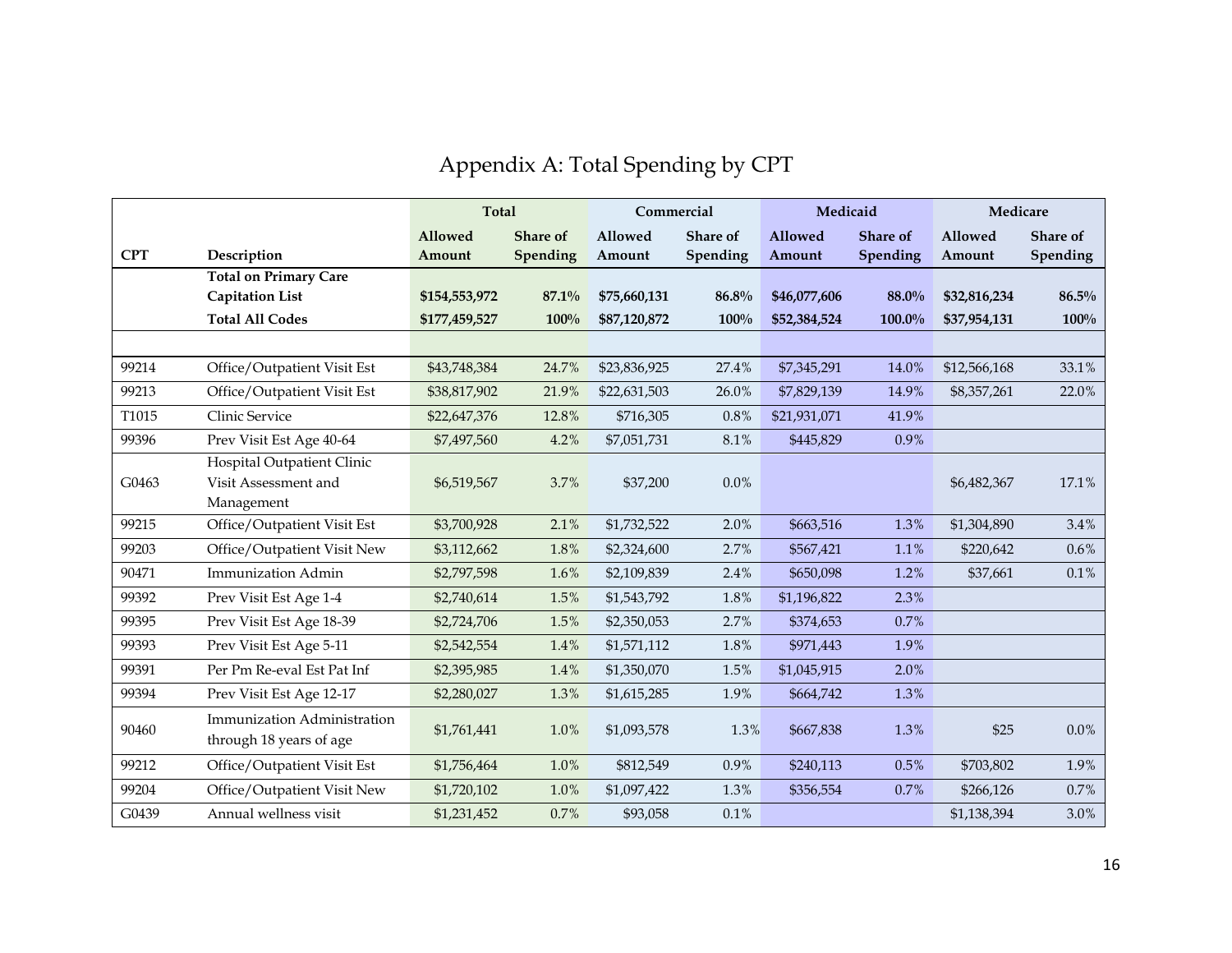| 99202 | Office/Outpatient Visit New                                                                                                                                       | \$809,643 | $0.5\%$ | \$606,199 | 0.7%    | \$155,597 | 0.3%      | \$47,847  | $0.1\%$ |
|-------|-------------------------------------------------------------------------------------------------------------------------------------------------------------------|-----------|---------|-----------|---------|-----------|-----------|-----------|---------|
| 90461 | Each additional vaccine<br>administered (use with 90460)                                                                                                          | \$588,131 | 0.3%    | \$359,686 | 0.4%    | \$228,444 | $0.4\,\%$ |           |         |
| G0438 | Annual wellness visit                                                                                                                                             | \$565,754 | 0.3%    | \$58,077  | $0.1\%$ |           |           | \$507,677 | 1.3%    |
| 90472 | Immunization Admin, Each<br>Add                                                                                                                                   | \$542,086 | 0.3%    | \$324,095 | 0.4%    | \$216,554 | $0.4\,\%$ | \$1,438   | $0.0\%$ |
| 99397 | Periodic Comprehensive<br>Preventive Medicine E&M<br>W/Hx/Exam, Est Pt; 65+ Yr                                                                                    | \$465,810 | 0.3%    | \$461,227 | $0.5\%$ | \$4,583   | 0.0%      |           |         |
| G0008 | Flu Vaccine Administration                                                                                                                                        | \$448,981 | 0.3%    | \$41,409  | $0.0\%$ |           |           | \$407,573 | $1.1\%$ |
| 99211 | Office/Outpatient Visit Est                                                                                                                                       | \$430,719 | 0.2%    | \$174,943 | 0.2%    | \$69,736  | $0.1\%$   | \$186,040 | 0.5%    |
| 99386 | Prev Visit New Age 40-64                                                                                                                                          | \$425,482 | 0.2%    | \$393,769 | 0.5%    | \$31,713  | 0.1%      |           |         |
| 99385 | Prev Visit New Age 18-39                                                                                                                                          | \$422,657 | $0.2\%$ | \$379,822 | $0.4\%$ | \$42,835  | $0.1\%$   |           |         |
| 99205 | Office/Outpatient Visit New                                                                                                                                       | \$296,517 | 0.2%    | \$172,744 | 0.2%    | \$60,629  | 0.1%      | \$63,144  | 0.2%    |
| 99495 | <b>Transitional Care Management</b><br><b>Services</b>                                                                                                            | \$223,385 | 0.1%    | \$71,466  | 0.1%    | \$24,079  | $0.0\%$   | \$127,840 | 0.3%    |
| G0402 | Initial preventive physical<br>examination; face-to-face visit,<br>services limited to new<br>beneficiary during the first 12<br>months of Medicare<br>enrollment | \$201,220 | $0.1\%$ | \$20,230  | 0.0%    |           |           | \$180,990 | 0.5%    |
| 90473 | Immunization Admin<br>Oral/Nasal                                                                                                                                  | \$199,140 | $0.1\%$ | \$144,898 | 0.2%    | \$54,241  | $0.1\%$   |           |         |
| 99496 | <b>Transitional Care Management</b><br>Services                                                                                                                   | \$177,480 | 0.1%    | \$52,999  | 0.1%    | \$17,108  | 0.0%      | \$107,374 | 0.3%    |
| 99381 | Init Pm E/M New Pat Inf                                                                                                                                           | \$162,368 | $0.1\%$ | \$97,350  | 0.1%    | \$65,018  | 0.1%      |           |         |
| G0009 | Pneumonia vaccine<br>administration                                                                                                                               | \$106,482 | 0.1%    | \$9,880   | 0.0%    |           |           | \$96,603  | 0.3%    |
| 99384 | Prev Visit New Age 12-17                                                                                                                                          | \$98,331  | $0.1\%$ | \$60,249  | $0.1\%$ | \$38,082  | 0.1%      |           |         |
| 99383 | Prev Visit New Age 5-11                                                                                                                                           | \$90,425  | $0.1\%$ | \$51,499  | $0.1\%$ | \$38,926  | $0.1\%$   |           |         |
| 99382 | Init Pm E/M New Pat 1-4 Yrs                                                                                                                                       | \$65,625  | $0.0\%$ | \$34,818  | 0.0%    | \$30,807  | $0.1\%$   |           |         |